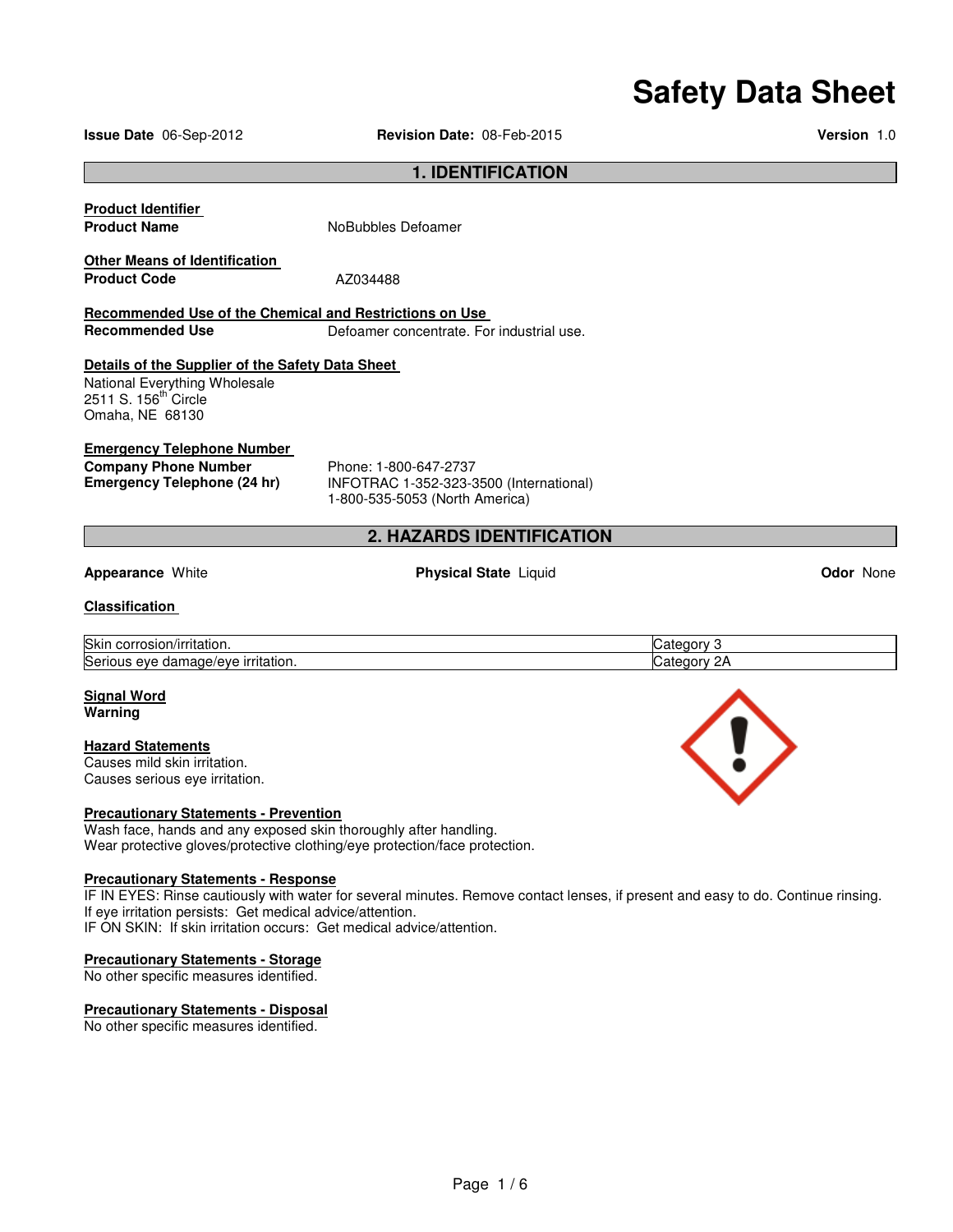#### \_\_\_\_\_\_\_\_\_\_\_\_\_\_\_\_\_\_\_\_\_\_\_\_\_\_\_\_\_\_\_\_\_\_\_\_\_\_\_\_\_\_\_\_\_\_\_\_\_\_\_\_\_\_\_\_\_\_\_\_\_\_\_\_\_\_\_\_\_\_\_\_\_\_\_\_\_\_\_\_\_\_\_\_\_\_\_\_\_\_\_\_\_ **3. COMPOSITION/INFORMATION ON INGREDIENTS**

| <b>Chemical Name</b>          | CAS No      | Weight-% |
|-------------------------------|-------------|----------|
| Water                         | 7732-18-5   | 60-100   |
| Silicone Emulsion             | Proprietary | 7-13     |
| Sodium Polyacrylate Thickener | Proprietary | 1-0      |

\*\*If Chemical Name/CAS No is "proprietary" and/or Weight-% is listed as a range, the specific chemical identity and/or percentage of composition has been withheld as a trade secret.\*\*

| <b>4. FIRST-AID MEASURES</b>               |                                                                                                                                                   |  |
|--------------------------------------------|---------------------------------------------------------------------------------------------------------------------------------------------------|--|
| <b>First Aid Measures</b>                  |                                                                                                                                                   |  |
| <b>Eve Contact</b>                         | Rinse immediately with plenty of water, also under the eyelids, for at least 15 minutes. Seek<br>medical attention/advice if irritation persists. |  |
| <b>Skin Contact</b>                        | Wash off immediately with plenty of water for at least 15 minutes. Take off contaminated<br>clothing. Wash contaminated clothing before reuse.    |  |
| Inhalation                                 | Remove victim to fresh air and keep at rest in a position comfortable for breathing.                                                              |  |
| Ingestion                                  | Rinse mouth. Drink plenty of water. Do not induce vomiting. If any discomfort persists,<br>obtain medical attention.                              |  |
| <b>Most Important Symptoms and Effects</b> |                                                                                                                                                   |  |

#### **Symptoms** May cause painful stinging or burning of eyes and lids, watering of eyes. Prolonged contact may cause skin irritation.

#### **Indication of any Immediate Medical Attention and Special Treatment Needed**

**Notes to Physician**  Treat symptomatically.

# **5. FIRE-FIGHTING MEASURES**

#### **Suitable Extinguishing Media**

Water spray (fog). Carbon dioxide (CO2). Dry chemical. Foam.

#### **Unsuitable Extinguishing Media**

Not determined.

#### **Specific Hazards Arising from the Chemical**

None known.

#### **Protective Equipment and Precautions for Firefighters**

As in any fire, wear self-contained breathing apparatus pressure-demand, MSHA/NIOSH (approved or equivalent) and full protective gear.

# **6. ACCIDENTAL RELEASE MEASURES**

#### **Personal Precautions, Protective Equipment and Emergency Procedures**

**Personal Precautions Use personal protective equipment as required.** 

**Environmental Precautions** Avoid release to the environment.

#### **Methods and Material for Containment and Cleaning Up**

| <b>Methods for Containment</b> | Prevent further leakage or spillage if safe to do so.                                                                    |
|--------------------------------|--------------------------------------------------------------------------------------------------------------------------|
| <b>Methods for Clean-Up</b>    | Collect spillage. Collect in a clean, dry waste container for disposal. After cleaning, flush<br>away traces with water. |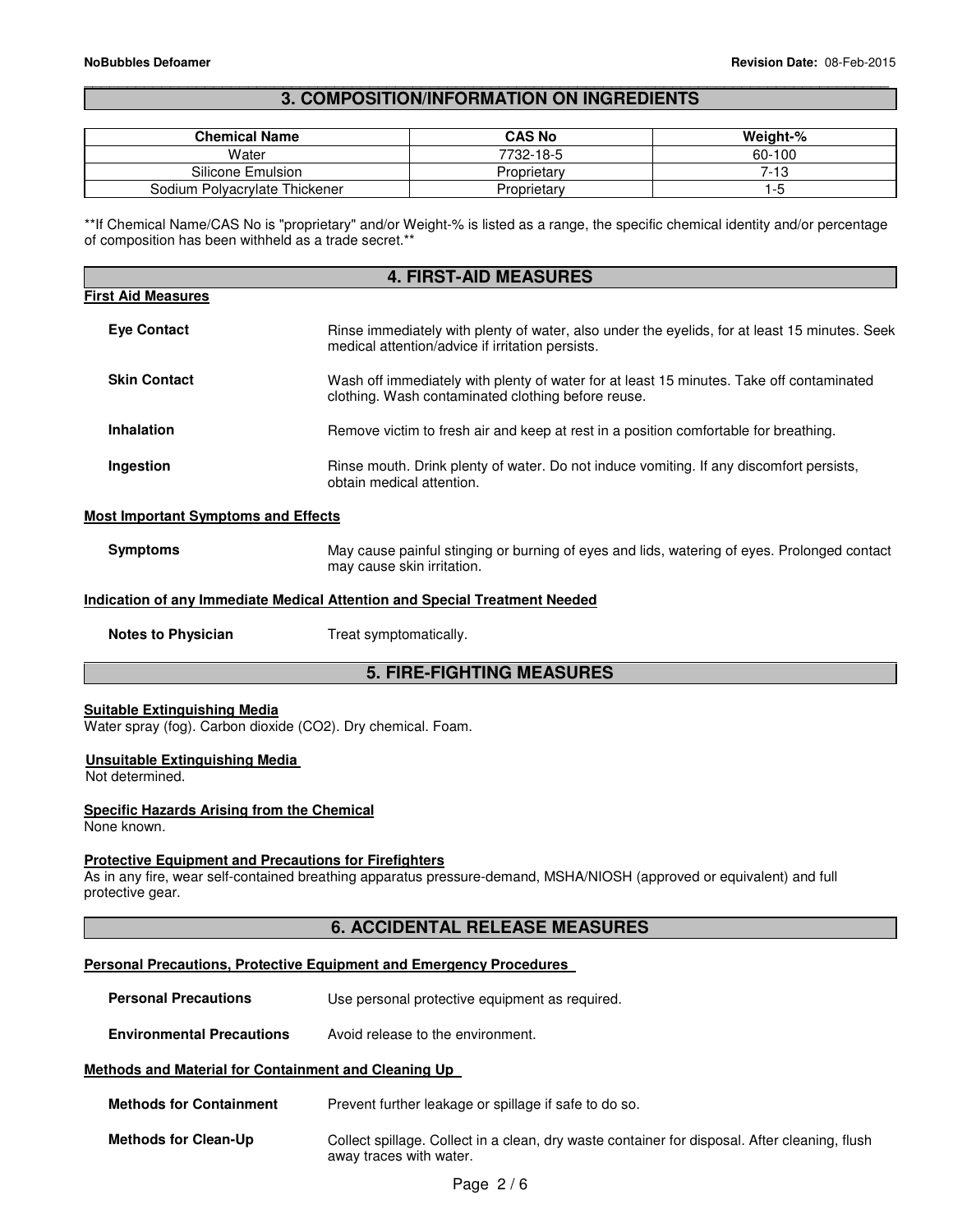# **7. HANDLING AND STORAGE**

\_\_\_\_\_\_\_\_\_\_\_\_\_\_\_\_\_\_\_\_\_\_\_\_\_\_\_\_\_\_\_\_\_\_\_\_\_\_\_\_\_\_\_\_\_\_\_\_\_\_\_\_\_\_\_\_\_\_\_\_\_\_\_\_\_\_\_\_\_\_\_\_\_\_\_\_\_\_\_\_\_\_\_\_\_\_\_\_\_\_\_\_\_

#### **Precautions for Safe Handling**

| Advice on Safe Handling                                         | Wash thoroughly after handling. Use personal protection recommended in Section 8. Do<br>not breathe dust/fume/gas/mist/vapors/spray. Avoid contact with eyes. Observe good<br>industrial hygiene practices. |
|-----------------------------------------------------------------|-------------------------------------------------------------------------------------------------------------------------------------------------------------------------------------------------------------|
| a dhisace fan Asta Atanana. In chidhear Anii In ceannath Uhisa. |                                                                                                                                                                                                             |

# **Conditions for Safe Storage, Including Any Incompatibilities**

**Storage Conditions** Keep containers tightly closed in a dry, cool and well-ventilated place. Keep locked up and out of reach of children. Keep from freezing.

**Incompatible Materials Strong acids. Oxidizing agents.** 

# **8. EXPOSURE CONTROLS/PERSONAL PROTECTION**

#### **Exposure Guidelines**

| Q <sub>max</sub><br>Nam<br>…ne″<br>™am⊾ | .GIF<br>n | <b>DEI</b><br>nn.<br>-- | $-0.011101111$<br><b>NIC</b><br>ารเ<br>m |
|-----------------------------------------|-----------|-------------------------|------------------------------------------|
| ictor.<br>None<br>שטופו                 |           |                         |                                          |

#### **Appropriate Engineering Controls**

**Engineering Controls Ventilation systems.** 

#### **Individual Protection Measures, such as Personal Protective Equipment**

| <b>Eye/Face Protection</b>      | Eye protection should be used when splashing may occur.                                               |
|---------------------------------|-------------------------------------------------------------------------------------------------------|
| <b>Skin and Body Protection</b> | Wear protective gloves when handling this product.                                                    |
| <b>Respiratory Protection</b>   | No protection is ordinarily required under normal conditions of use and with adequate<br>ventilation. |

**General Hygiene Considerations** Handle in accordance with good industrial hygiene and safety practice.

# **9. PHYSICAL AND CHEMICAL PROPERTIES**

#### **Information on Basic Physical and Chemical Properties**

| <b>Physical State</b><br>Appearance<br>Color | Liquid<br>Opaque<br>White     | Odor<br><b>Odor Threshold</b> | None<br>Not determined |
|----------------------------------------------|-------------------------------|-------------------------------|------------------------|
| <b>Property</b>                              | Values                        | Remarks • Method              |                        |
| рH                                           | $8.0 - 8.5$                   |                               |                        |
| <b>Melting Point/Freezing Point</b>          | $\sim$ 0 °C / ~32 °F          |                               |                        |
| <b>Boiling Point/Boiling Range</b>           | $~\sim$ 100 ℃ / $~\sim$ 212 ℉ |                               |                        |
| <b>Flash Point</b>                           | Not applicable                | Tag Open Cup                  |                        |
| <b>Evaporation Rate</b>                      | Not determined                |                               |                        |
| <b>Flammability (Solid, Gas)</b>             | $n/a$ -liquid                 |                               |                        |
| <b>Upper Flammability Limits</b>             | Not determined                |                               |                        |
| <b>Lower Flammability Limit</b>              | Not determined                |                               |                        |
| <b>Vapor Pressure</b>                        | Not determined                |                               |                        |
| <b>Vapor Density</b>                         | Not determined                |                               |                        |
| <b>Specific Gravity</b>                      | 1.00                          |                               |                        |
| <b>Water Solubility</b>                      | Completely soluble            | @ 25 °C (77 °F)               |                        |
| Solubility in other solvents                 | Not determined                |                               |                        |
| <b>Partition Coefficient</b>                 | Not determined                |                               |                        |
| <b>Auto-ignition Temperature</b>             | Not determined                |                               |                        |
| <b>Decomposition Temperature</b>             | Not determined                |                               |                        |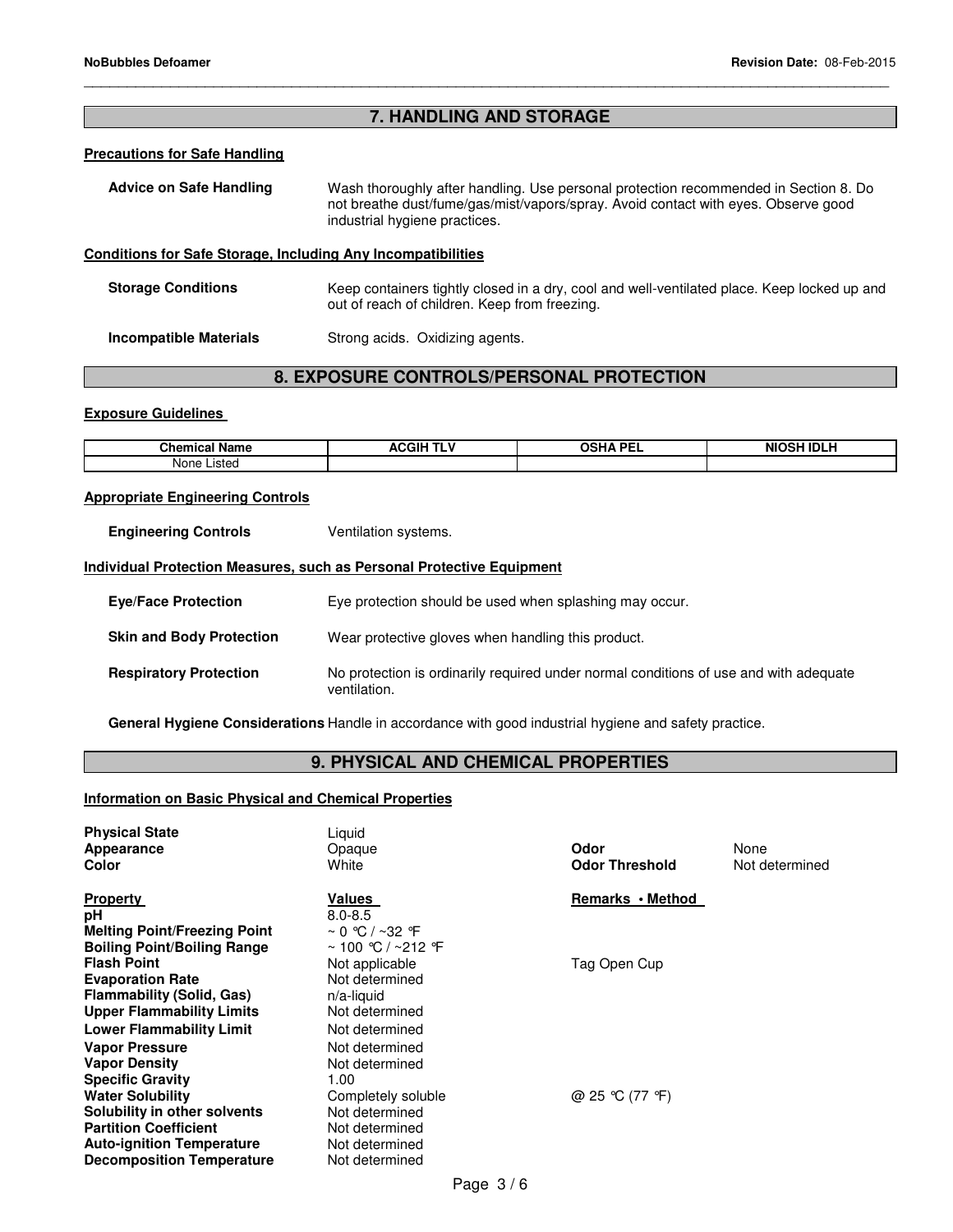#### **Kinematic Viscosity Not determined<br>
Dynamic Viscosity Not determined Dynamic Viscosity**<br> **Explosive Properties**<br>
Not determined **Explosive Properties Not determined**<br> **Oxidizing Properties Not determined Oxidizing Properties**

\_\_\_\_\_\_\_\_\_\_\_\_\_\_\_\_\_\_\_\_\_\_\_\_\_\_\_\_\_\_\_\_\_\_\_\_\_\_\_\_\_\_\_\_\_\_\_\_\_\_\_\_\_\_\_\_\_\_\_\_\_\_\_\_\_\_\_\_\_\_\_\_\_\_\_\_\_\_\_\_\_\_\_\_\_\_\_\_\_\_\_\_\_

# **10. STABILITY AND REACTIVITY**

#### **Reactivity**

Not reactive under normal conditions.

#### **Chemical Stability**

Stable under recommended storage conditions.

#### **Possibility of Hazardous Reactions**

None under normal processing.

#### **Conditions to Avoid**

Keep out of reach of children. Keep from freezing.

#### **Incompatible Materials**

Strong acids. Oxidizers.

#### **Hazardous Decomposition Products**

When exposed to fire, produces normal products of combustion.

# **11. TOXICOLOGICAL INFORMATION**

#### **Information on Likely Routes of Exposure**

| <b>Product Information</b> |                                  |
|----------------------------|----------------------------------|
| <b>Eye Contact</b>         | Avoid contact with eyes.         |
| <b>Skin Contact</b>        | Avoid contact with skin.         |
| <b>Inhalation</b>          | Avoid breathing vapors or mists. |
| Ingestion                  | Do not taste or swallow.         |

#### **Component Information**

| $\sim$ $\sim$ $\sim$ $\sim$ $\sim$<br>. .<br>Name<br>⊶ne∽<br>еннса | <b>LD50</b><br>)ra | <b>.D50</b><br>1arm | <b>.C50</b> |
|--------------------------------------------------------------------|--------------------|---------------------|-------------|
| None<br>$. - +$<br>ט פו                                            |                    |                     |             |

#### **Information on Physical, Chemical and Toxicological Effects**

**Symptoms** Please see section 4 of this SDS for symptoms.

#### **Delayed and Immediate Effects as well as Chronic Effects from Short and Long-Term Exposure**

**Carcinogenicity Not classifiable as a human carcinogen.** 

#### **Numerical Measures of Toxicity**

Not determined

#### **12. ECOLOGICAL INFORMATION**

#### **Ecotoxicity**

An environmental hazard cannot be excluded in the event of unprofessional handling or disposal.

| <b>Chemical Name</b> | Algae/aquatic plants | --<br>Fish | --<br>Toxicitv to<br>microorganisms | Crustacea |
|----------------------|----------------------|------------|-------------------------------------|-----------|
|----------------------|----------------------|------------|-------------------------------------|-----------|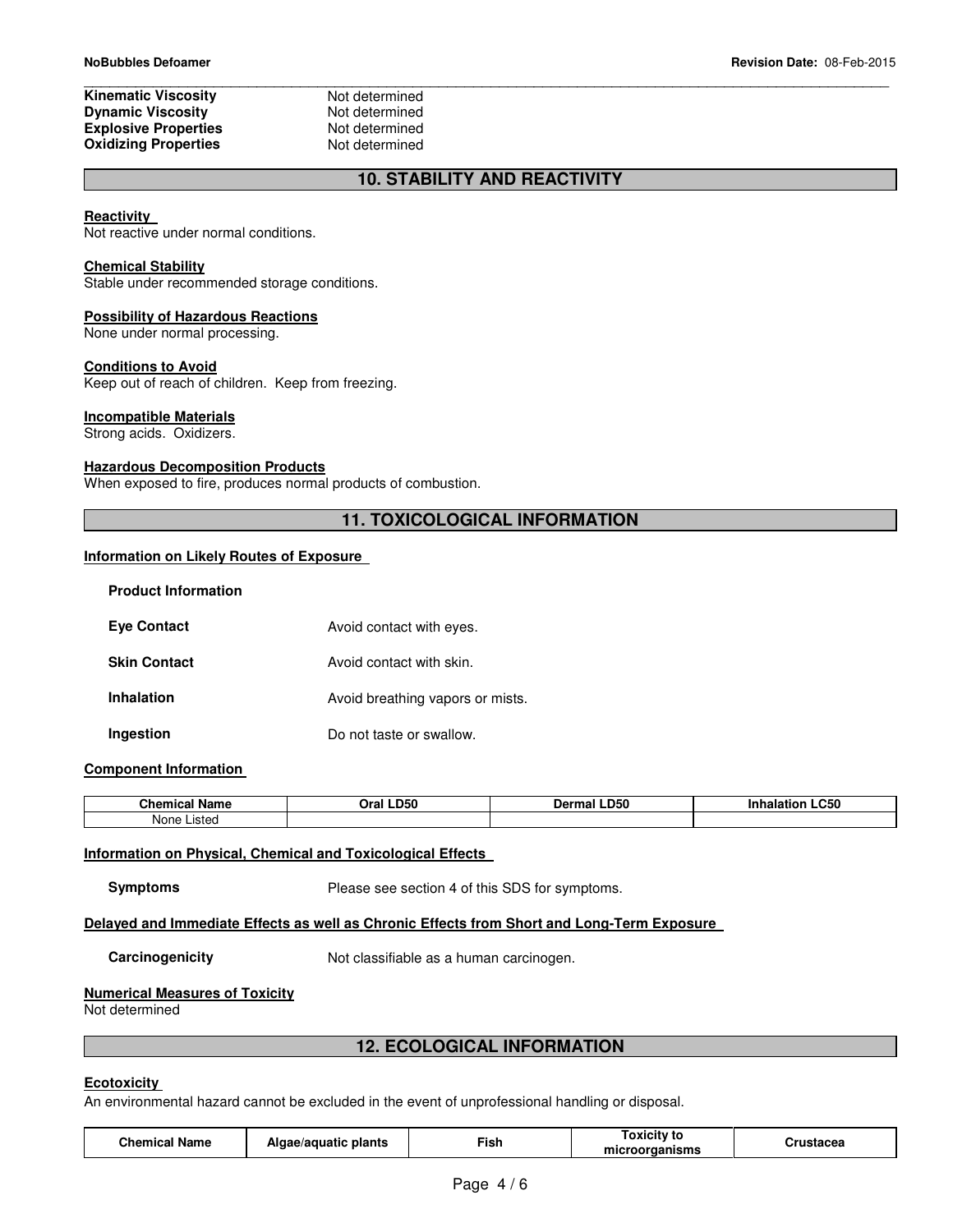|                |  | _____ |
|----------------|--|-------|
| None<br>.istec |  |       |

#### **Persistence/Degradability**

Not determined.

#### **Bioaccumulation**

Not determined.

# **Mobility**

L

Not determined.

#### **Other Adverse Effects**

Not determined.

# **13. DISPOSAL CONSIDERATIONS**

#### **Waste Treatment Methods**

| <b>Disposal of Wastes</b>        | Disposal should be in accordance with applicable regional, national and local laws and<br>regulations. |  |  |  |
|----------------------------------|--------------------------------------------------------------------------------------------------------|--|--|--|
| <b>Contaminated Packaging</b>    | Disposal should be in accordance with applicable regional, national and local laws and<br>regulations. |  |  |  |
| <b>14. TRANSPORT INFORMATION</b> |                                                                                                        |  |  |  |
| DOT                              | Not regulated                                                                                          |  |  |  |

# **IATA** Not regulated

**IMDG** Not regulated

# **15. REGULATORY INFORMATION**

### **International Inventories**

Not determined

#### **US Federal Regulations**

#### **CERCLA**

| <b>Chemical Name</b> | . RQs<br>Hazardous<br>: Substances | <b>CEDOL</b><br>A/SARA RQ<br>nu<br>ЧC. | <b>Reportable Quantity (RQ)</b> |
|----------------------|------------------------------------|----------------------------------------|---------------------------------|
| Listed<br>None l     |                                    |                                        |                                 |

#### **SARA 311/312 Hazard Categories**

**Acute Health Hazard** Yes

#### **SARA 313**

| <b>Chemical Name</b> | <b>CAS No</b> | Weight-% | Threshold<br>SARA 313 -<br>Values % |
|----------------------|---------------|----------|-------------------------------------|
| .isted<br>None       |               |          |                                     |

# **CWA (Clean Water Act)**

| Component   | <b>CWA - Reportable</b><br><b>Quantities</b> | CWA- | Toxic Pollutants CWA - Priority Pollutants | <b>CWA - Hazardous</b><br>Substances |
|-------------|----------------------------------------------|------|--------------------------------------------|--------------------------------------|
| None Listed |                                              |      |                                            |                                      |

#### **US State Regulations**